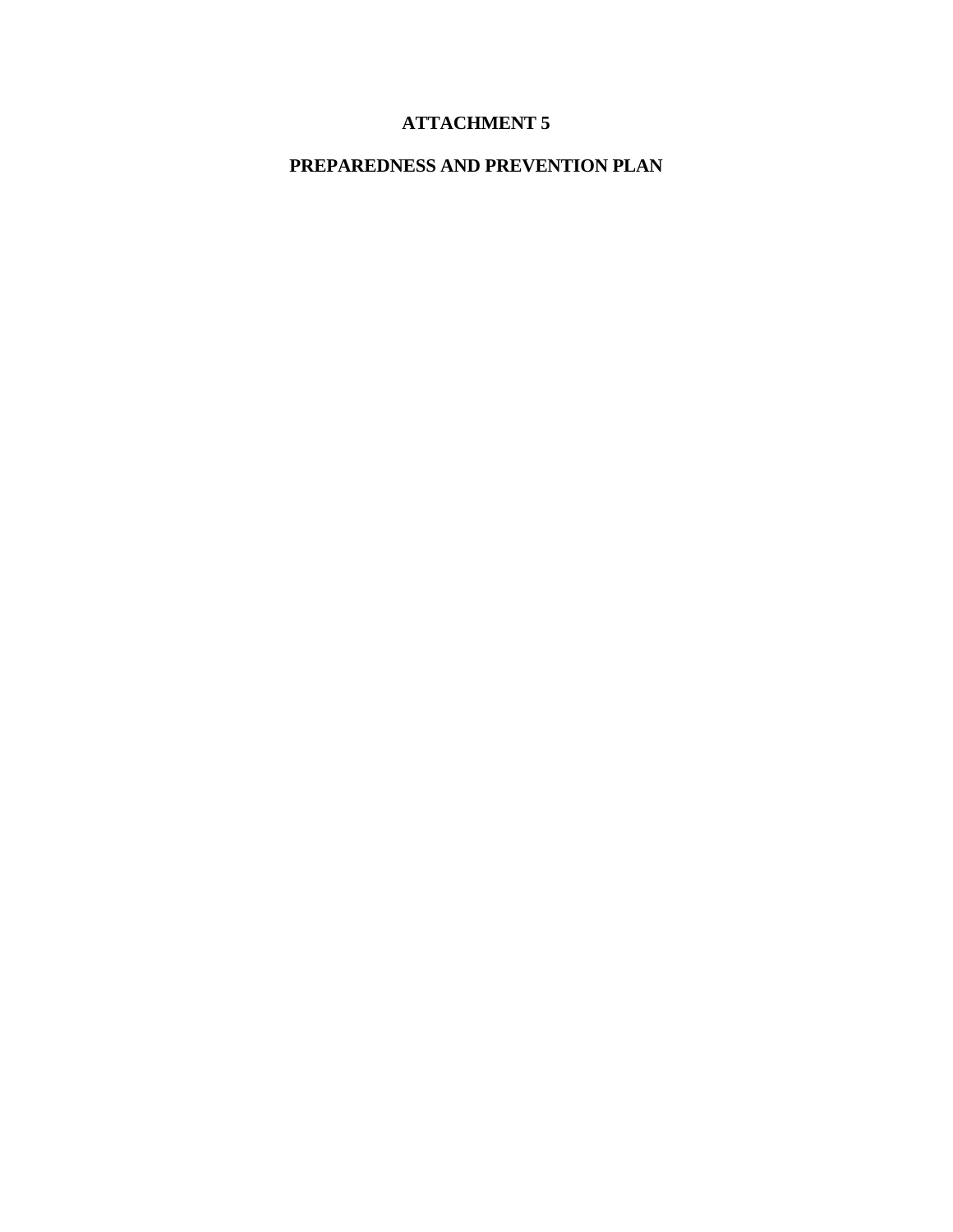## **Attachment 5 PREPAREDNESS AND PREVENTION PLAN**

## **1.0 PROCEDURES, STRUCTURES, OR EQUIPMENT**

### *1.1 Unloading Operations*

Forklifts and/or drum carts are used to load and unload containers to and from trucks. Material handlers have appropriate training in handling forklift trucks and moving and storing containers.

Waste containers are always kept closed when in storage. Customer wastes are never opened.

Each drum is loaded/unloaded by a forklift unit and any drum to be stored is placed on a pallet. Each pallet is transported from the loading area by forklift unit to the waste container storage unit (CSU). The same procedure is repeated when the containers must be removed from the CSU to be loaded for shipment.

## *1.2 Run-off*

The CSU is curbed to prevent run-off to other areas. The storage area is covered with a canopy roof to minimize precipitation from collecting in the CSU.

### *1.3 Water Supplies*

The CSU for containerized waste is equipped with an impervious concrete floor which is also curbed for secondary containment. The CSU is equipped with secondary containment. No spillage within this area could be discharged into the ground. There are no known water wells within one quarter mile of the facility.

## *1.4 Equipment and Power Failure*

Operations in the CSU would not be affected by a power outage since material handling is by mechanical means. The principal potential failure would be physical failure of containers.

A damaged container would be immediately placed in a recovery drum. If the container is larger than a drum, the contents will be transferred to another container in good condition. In the event of a leaking container, the plant spill control plan would be implemented. The plant spill control plan is described in the Contingency Plan, located in Attachment 4.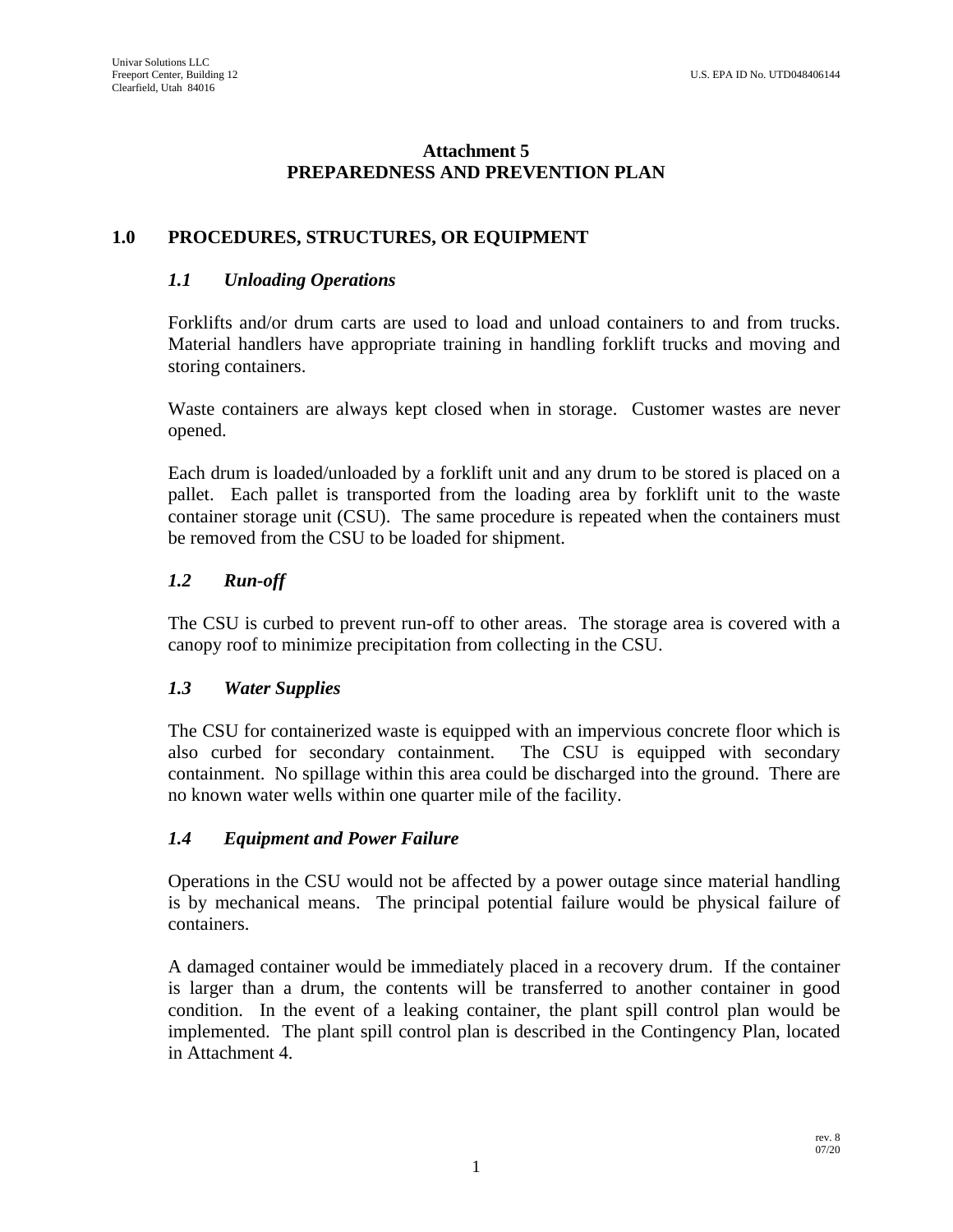A spill would be immediately contained. Spilled material would be absorbed or neutralized and the absorbed spill would then be appropriately cleaned up.

### *1.5 Personnel Protective Equipment*

The facility provides protective clothing and equipment that are needed for the work place depending on the processes taking place.

### *1.6 Prevent Releases to the Atmosphere*

Hazardous wastes are stored in closed containers in the CSU. Containers are inspected to see that they are closed. Containers holding ignitable or high vapor pressure wastes are protected from radiant heat by storage under canopy.

## **2.0 PRECAUTIONS TO PREVENT ACCIDENTAL IGNITION OR REACTION OF IGNITABLE OR REACTIVE WASTE**

To minimize the possibility of ignition of ignitable or reactive wastes, hazardous waste truck drivers are properly trained to reject leaky, suspicious, deteriorated, or otherwise unacceptable containers of waste offered by generators. Wastes are only acceptable if placed in compatible containers meeting DOT requirements. Moreover, while containers are being stored, they remain closed and sealed. Waste containers are stored on pallets.

The waste CSU is inspected weekly so that any leaks or spills can be detected and cleaned up immediately, thus reducing the possibility of adverse reactions. Any leaking container is transferred to an over-pack recovery container. If ignitable waste requires a transfer, spark proof equipment will be utilized.

The waste containers are stored in an area which is protected from accidental ignition sources. Smoking is not permitted in this area, and "NO SMOKING" signs are conspicuously posted. The waste CSU is more than 15 meters (50 feet) from the facility property line.

Containers of waste are moved in/out of the storage area by forklift units.

Open flames, cutting and welding, hot surfaces, frictional heat, sparks, and radiant heat are prohibited in the canopy area which contains flammable materials. Stored containers of ignitable waste are not opened nor are contents transferred except to mitigate a spill or leak. In this situation, grounding cables will be utilized to prevent possible ignition from a static discharge. Containers holding ignitable or high vapor pressure wastes will be protected from radiant heat to avoid bulging by storing under the canopy. Incompatible wastes are not placed in the same container. Unwashed containers are not used in the storage process.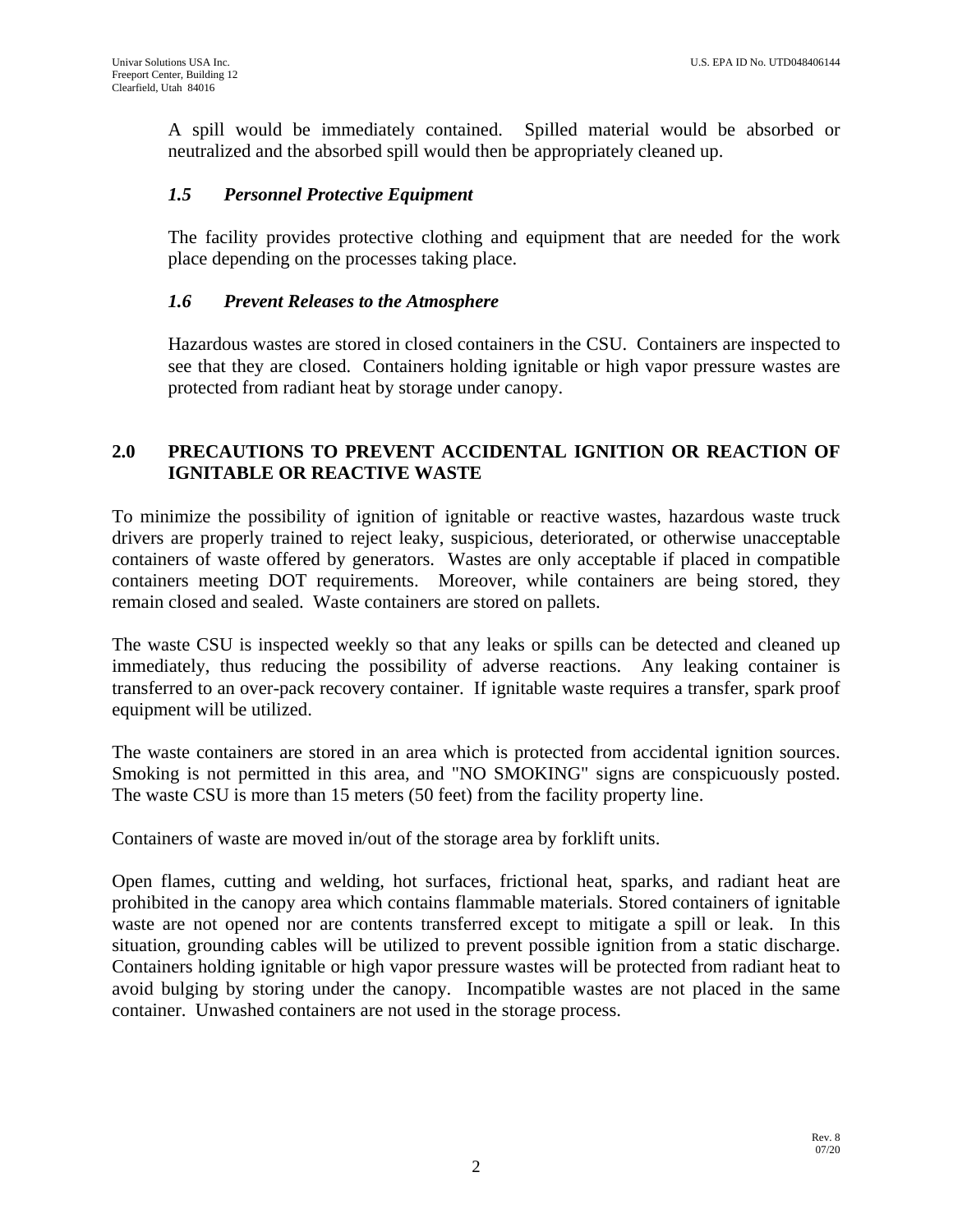## **3.0 PREPAREDNESS AND PREVENTION**

## *3.1 Applicability*

In accordance with UAC R315-270-14, the Clearfield facility does not waive any of the preparedness and prevention requirements of UAC R315-264-30 through 37.

## *3.2 Design and Operation of the Facility*

The Facility will be designed, constructed, maintained, and operated to minimize the possibility of fire, explosion, or any unplanned sudden or non-sudden discharge of hazardous waste or hazardous waste constituents which could threaten the environment or human health.

### *3.3 Required Equipment*

- (a) The facility is equipped with telephones which can be used to provide immediate emergency instructions to facility employees.
- (b) The facility is equipped with telephones which are available to summon external emergency assistance from emergency response agencies.
- (c) The facility is equipped with portable fire extinguishers throughout the facility.
- (d) Water at adequate volume and pressure is available from nearby fire hydrants to supply water hose streams at the facility. The CSU is equipped with a sprinkler system.

### *3.4 Testing and Maintenance of Equipment*

The facility communications systems, fire protection equipment, safety equipment, discharge control equipment, and decontamination equipment, where required, will be tested and maintained to assure its proper operation in time of emergency.

### *3.5 Access to Communications or Alarm System*

Whenever hazardous waste is being handled, all employees involved in the operation will have immediate access to a telephone or an air horn, either directly or through visual or voice contact with another employee. Hazardous waste will not be handled with only one employee on the premises.

### *3.6 Required Aisle Space*

Aisle space will be maintained at 30 inches to allow the unobstructed movement of personnel and equipment for emergency purposes.